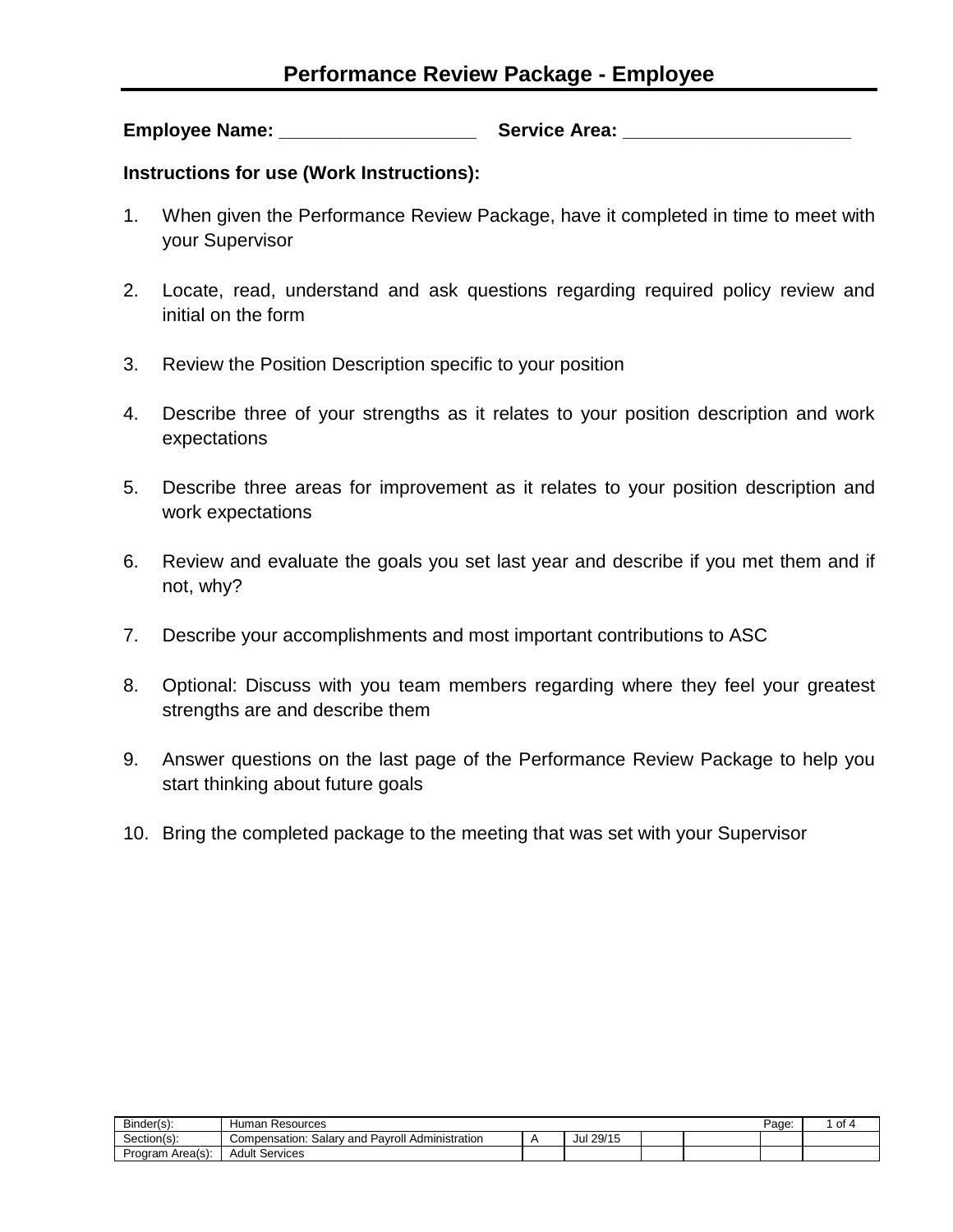| I have reviewed and understood the following                                     | <b>Emp. Initial</b> |
|----------------------------------------------------------------------------------|---------------------|
| ASC's Mission, Vision, Principles                                                |                     |
| <b>Rights Policy and Procedure</b>                                               |                     |
| <b>Confidentiality Policy and Procedure</b>                                      |                     |
| Code of Ethics Policy and Procedure                                              |                     |
| Mistreatment & Abuse Policy and Procedure                                        |                     |
| Responding to Situations or Behaviours of Concern<br><b>Policy and Procedure</b> |                     |
| <b>Medication Administration Policy and Procedure</b>                            |                     |
| <b>Safety Policy and Procedure</b>                                               |                     |
| Documentation Policy and Procedure                                               |                     |
| Handling of Individual's Funds Policy and Procedure                              |                     |
| <b>Position Description</b>                                                      |                     |

Describe three of your strengths as it relates to your position description and work expectations:



| Binder(s):       | Resources<br>Human                                                    |           |  | Page | $\sim$<br>- |
|------------------|-----------------------------------------------------------------------|-----------|--|------|-------------|
| Section(s)       | ' Pavroll<br>. Administration<br>Salary and <i>I</i><br>Compensation: | Jul 29/15 |  |      |             |
| Program Area(s): | Services<br>Adult                                                     |           |  |      |             |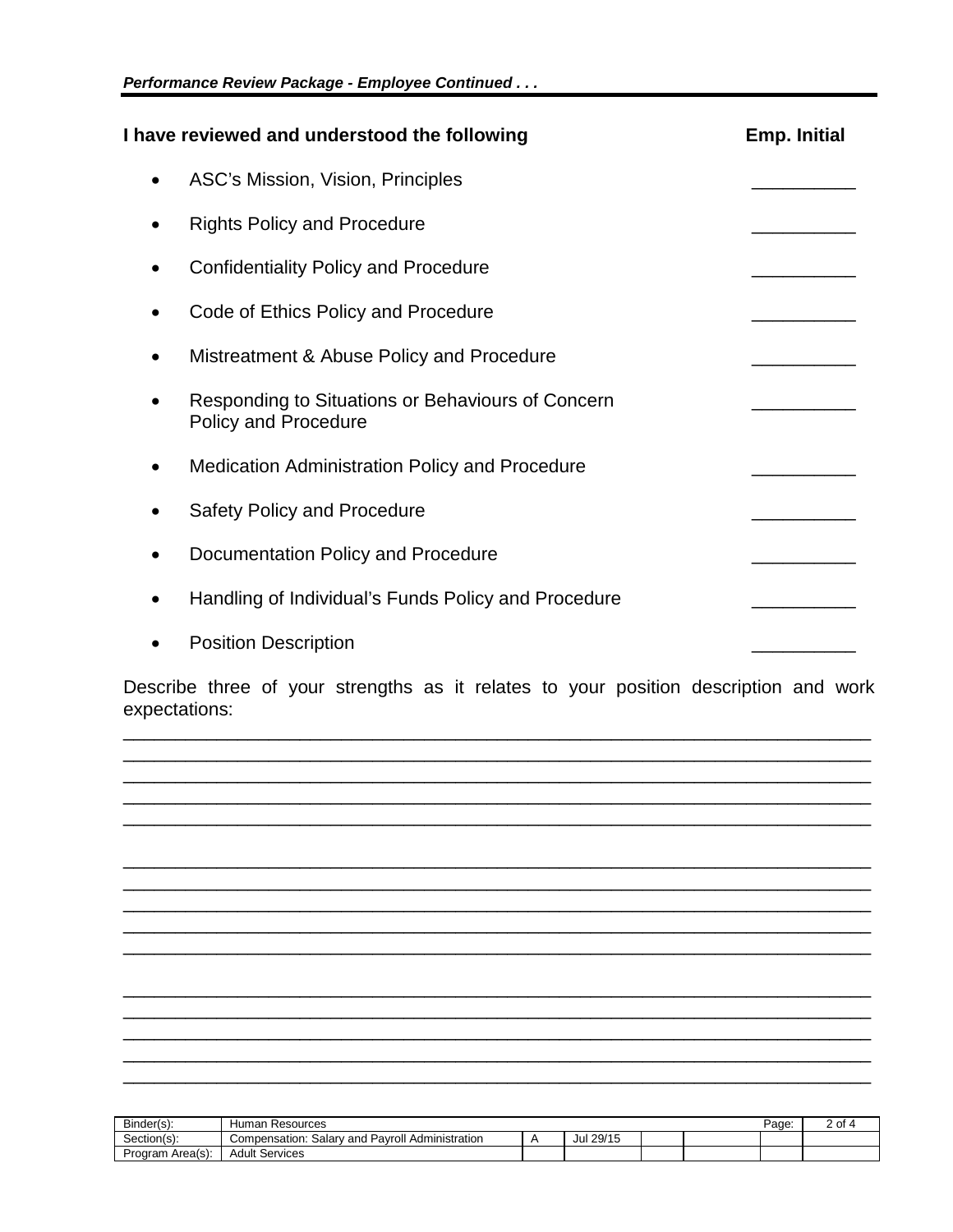Describe three areas for improvement as it relates to your position description and work expectations:

| What goals did you set last year?                                      |
|------------------------------------------------------------------------|
|                                                                        |
| Did you meet them?                                                     |
| If not, why?                                                           |
|                                                                        |
|                                                                        |
|                                                                        |
|                                                                        |
|                                                                        |
|                                                                        |
|                                                                        |
|                                                                        |
|                                                                        |
|                                                                        |
|                                                                        |
|                                                                        |
|                                                                        |
|                                                                        |
|                                                                        |
|                                                                        |
|                                                                        |
|                                                                        |
| Describe your accomplishments and most important contributions to ASC: |
|                                                                        |
|                                                                        |
|                                                                        |
|                                                                        |
|                                                                        |
|                                                                        |
|                                                                        |
|                                                                        |
|                                                                        |
|                                                                        |
|                                                                        |
|                                                                        |

| $\sim$<br>Binder(s): | Human<br>Resources                                           |           |  | Page. | . of |
|----------------------|--------------------------------------------------------------|-----------|--|-------|------|
| ~<br>Section(s):     | ' Pavroll<br>Administration<br>Compensation:<br>Salary and F | Jul 29/15 |  |       |      |
| Program Area(s):     | Services<br>Adult                                            |           |  |       |      |